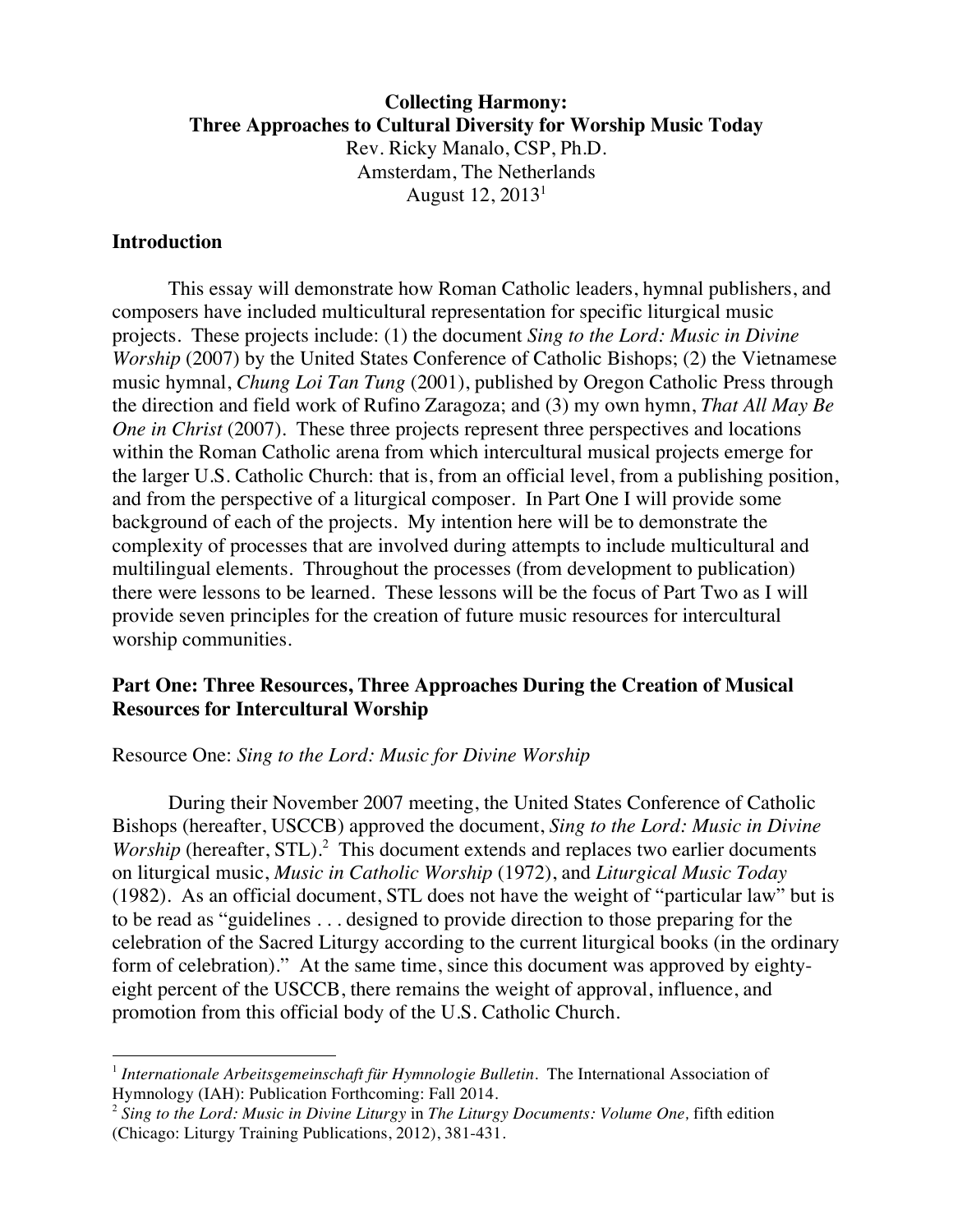STL is divided into five parts. The first part, entitled "Why We Sing," is a theological exposition of the entire document, with a particular emphasis on God's initiative during the act of sung worship. It also re-affirms Vatican II's Constitution on the Sacred Liturgy (*Sacrosanctum Concilium,* hereafter, SC) and its promotion of full, active and conscious participation by the entire liturgical assembly. Part II, entitled "The Church at Prayer," considers the various liturgical and leadership roles, socio-cultural contexts and the use of Latin in the liturgy. The subject of worship music and the various cultural contexts wherein liturgies take place is treated within this section. Part III, entitled "The Music of Catholic Worship" provides an exposition of the various types of liturgical music, the use of instruments, the acoustics and placement considerations, and issues of copyrights and participation aids. Part IV, entitled "Preparing Music for Catholic Worship," presents a pastoral liturgical guide for the selection, preparation and evaluation of liturgical music. Finally, Part V, entitled "The Musical Structure of Catholic Worship," moves through the various ritual and liturgical components of the Mass, the other six sacraments of the Roman Catholic Church, the Liturgy of the Hours, and other liturgical rites (Sunday celebrations in the Absence of a Priest), Worship of the Eucharist Outside Mass, and Order of Christian Funerals).

The task of writing this revised document was bestowed upon an *ad hoc* committee of the U.S. Bishops' Committee on the Liturgy (known as the Liturgy and Music Subcommittee) whose members included three laymen, three priests, and three bishops (at this meeting, only one of the three bishops was in attendance).<sup>3</sup> One of the pivotal events that influenced the writing of STL occurred on October 9, 2006, in Chicago, when the subcommittee held a consultation meeting on the revision of *Music in Catholic Worship.* The subcommittee invited close to sixty women and men to this gathering, thus initiating some level of dialogue.<sup>4</sup> At the same time, this initial gathering of consultants demonstrated some of the weak points of how official bodies may, at times, neglect a more adequate consultation process when inviting cultural representatives to the table of dialogue.

During that meeting, fifty-three participants were provided four minutes each to present their views, reflections, and concerns pertaining to the content and principles that would (hopefully) be considered by the members of the subcommittee. As a representative of Oregon Catholic Press, I provided a quick overview of the changing ethnic and cultural demographics that were occurring within the U.S. Catholic Church.

<sup>&</sup>lt;sup>3</sup> The members included: Most Rev. Edward M. Grosz, Chairman, Auxiliary Bishop of Buffalo, Most Rev. Patrick R. Cooney, Bishop of Gaylord, Most Rev. John G. Vlazny, Archibishop of Portland, OR, and Most Rev. Arthur J. Serratelli, Bishop of Paterson. The Advisors included: Mr. Robert Batastini, Rev. Anthony Ruff, Dr. Leo Nestor, Rev. John Foley, and J. Michael McMahon.

<sup>4</sup> A transcription of this meeting could be found in *A Consultation on a Revision of* Music in Catholic Worship (Chicago, IL: Subcommittee on Music in the Liturgy, the United States Conference of Catholic Bishops, 2006). The original document, *Music in Catholic Worship,* may be found in *The Liturgy Documents: A Parish Resource,* 4<sup>th</sup> edition (Chicago, IL: Liturgy Training Publications, 2004), 269-93.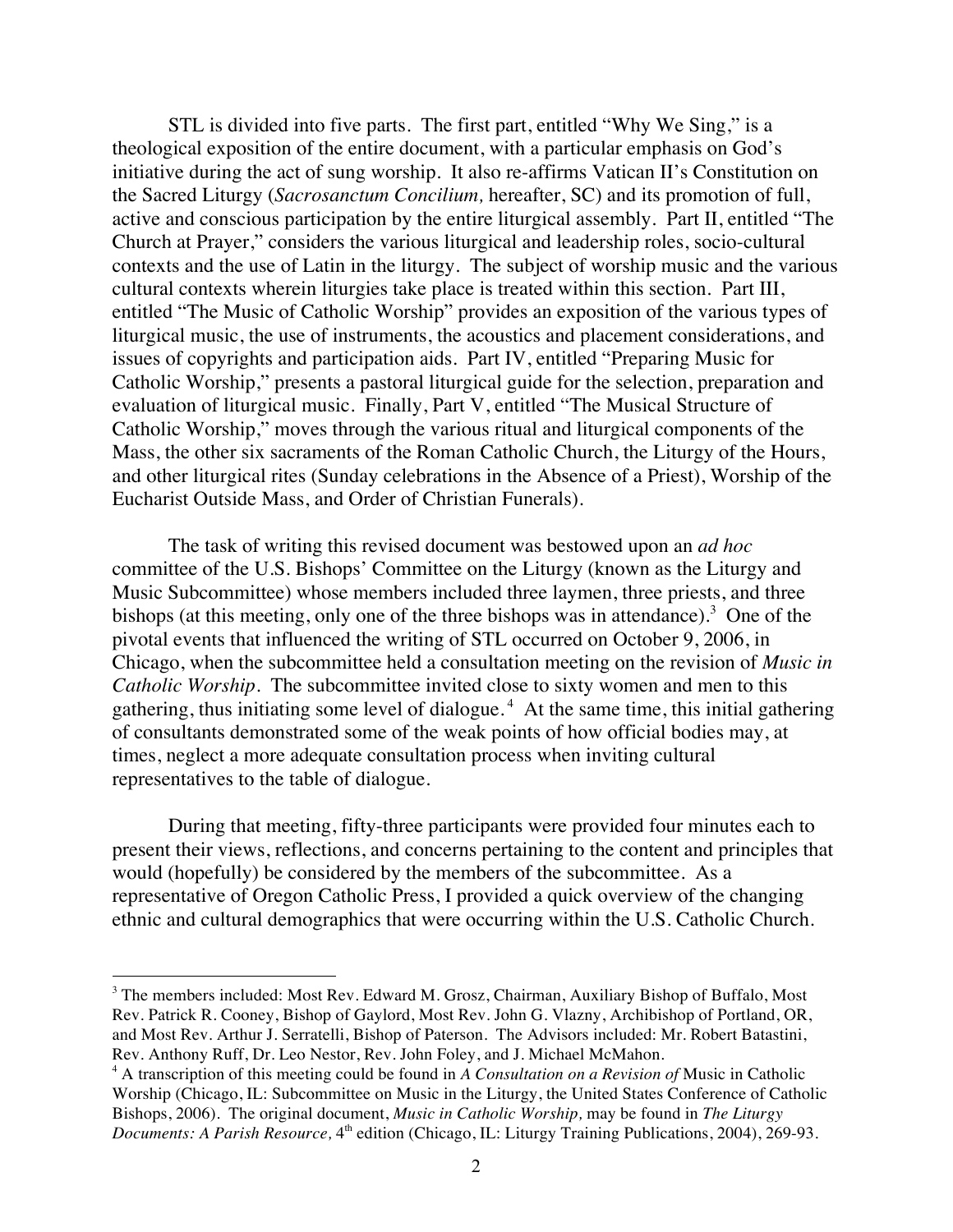My sociological data, taken from previous U.S. Bishops' statements and other resources,<sup>5</sup> projected that the Hispanic/Latino population will comprise the majority (around 52%) of the entire U.S. Roman Catholic population within the next twenty years. After noting this projection, I requested all sixty participants to look around the room: from where I was standing (and from the surprised reaction of the participants), I did not see one person who was of Hispanic/Latino heritage. While there may have been a representative or two from this cultural group, as a whole they were surely under-represented, if at all.

As I had written elsewhere:

 $\overline{a}$ 

. . . [T]he process of listening and consultation that had been initiated was already in question due to the absence of [an adequate number of] Hispanic/Latino representatives. Given the fact that Hispanic/Latino Catholics will be the majority social demographic group for whom this document was to be written, something was gravely wrong. Since the October 2006 consultation I was told that at least three people of Hispanic ethnicity were eventually consulted *afterwards* and *at some point during the process of writing the document*. However, my point is that the absence of representative groups *during* this pivotal meeting was a clear oversight. The very fact that these representatives were consulted *afterwards* equally remained a concern.

While this came to be admitted as an apparent oversight by Bishop Grosz at the end of the meeting, a positive outcome emerged during the ensuing months which led to the formulation and writing of an entire section devoted to the music of various cultures (Section II: H). To their credit, the subcommittee sought the advise of cultural experts in the field of liturgical music who helped in the crafting and final form of this section. Some of the more significant highlights included:

- the document's reference to a previous USCCB document that addressed pastoral care in multicultural contexts, *Welcoming the Stranger: Unity in Diversity* (2000);
- its celebration of cultural pluralism in the U.S. and the promotion of the various languages, musical styles and expressions that stem from immigrant groups;
- its encouragement for music publishers to produce more multilingual resources and options;
- its practical suggestions of song forms for multicultural worship, including ostinato, call and response, song translations, and bilingual and multilingual texts;

<sup>&</sup>lt;sup>5</sup> Demographic projections and pastoral guidelines are taken from the following statements issued by the Bishops' conference: *The Hispanic Presence: Challenge and Commitment* (1983); *National Pastoral Plan for Hispanic Ministry* (1987); *Encuentro and Mission: A Renewed Pastoral Framework for Hispanic Ministry* (2002); *In Spirit and Truth: Black Catholic Reflections on the Order of Mass* (1987); *Plenty Good Room: The Spirit and Truth of African American Catholic Worship* (1990); *Welcoming the Stranger Among Us: Unity in Diversity* (2000); *Strangers No Longer: Together on the Journey of Hope* (2003); *Asian and Pacific Presence: Harmony in Faith* (2001).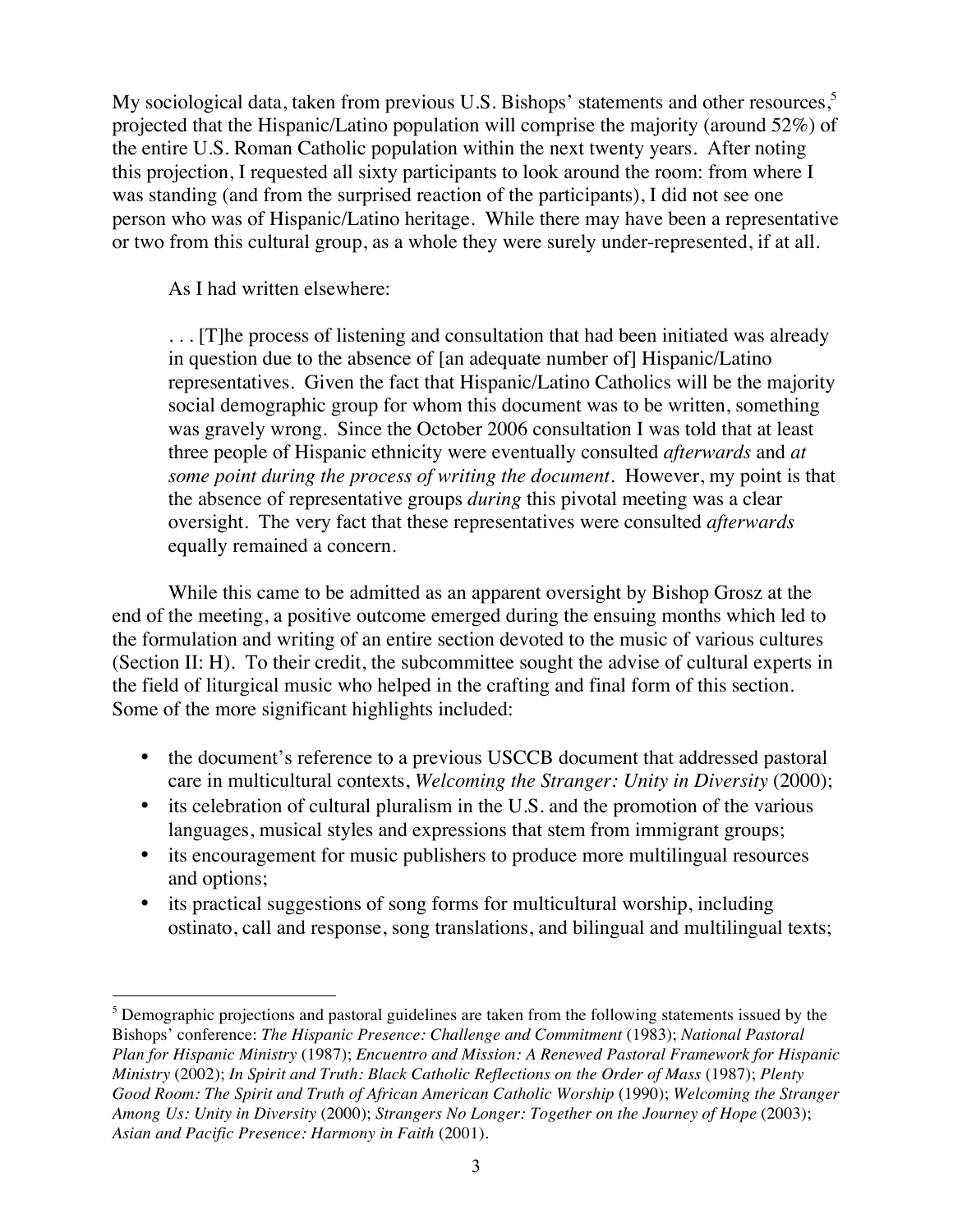• and its awareness and articulation of the ongoing dynamic flow of cultural interaction in pastoral settings, signified by the term "intercultural" (as distinct from "multicultural").

While the document holds no legislative power over its adaptation and application in local churches, it, nevertheless, remains an important resource for the use of music in intercultural settings. 6

## **Resource Two:** *Chung Loi Tan Tung: Thánh Ca Song Ngu*

In 2001, Oregon Catholic Press published their first collection of bilingual liturgical songs and hymns in the Vietnamese and English languages, *Chung Loi Tan Tung: Thánh Ca Song Ngu* (translated "United in Faith and Song: Hymns & Songs in Vietnamese & English"). The project director of this resource was Rufino Zaragoza, OFM, who would later direct two follow-up resources, *Chon Ngai* (2006) for Vietnamese and Vietnamese American youth and young adults*,* and the hard cover bounded hymnal *Thánh Ca Dan Chúa* (2009), for Vietnamese American worshiping communities*.* Taken together, these resources are examples of cross-cultural learning that develop in time between publishers and cultural groups from another country. In this section I will primarily focus on the first collection, *Chung Loi Tan Tung* (hereafter, CLTT), and later, I will mention how this collection would eventually influence the creation of the two follow up resources.

CLTT is a bilingual songbook of twenty-four liturgical hymns and songs which could be divided into two groups: seventeen English songs from OCP's *Breaking Bread* hymnal<sup>7</sup> and seven well-known songs from Catholic Vietnamese communities. $8$ According to the preface of this collection:

The primary goal of this songbook is to serve the Vietnamese community by honoring their desire to maintain their culture and language. . . . It is also hoped that this book will be helpful at parochial or diocesan events when music is needed to express both English and Vietnamese languages. The 24 songs were selected to represent a cross-section of repertoire for the liturgical year. The original English and Vietnamese texts were included to facilitate the rotation of languages.

<sup>6</sup> I would further suggest that the more recent resource by Mark Francis (with Rufino Zaragoza), *Liturgy in a Culturally Diverse Community*, provides an even more comprehensive and up-to-date guide to this topic.

<sup>7</sup> These include: *Amazing Grace*, *Be Not Afraid*, *Bread of Life*, *Celtic Alleluia*, *Christ, Be Our Light*, *City of God*, *Hail Mary: Gentle Women*, *Here I Am, Lord*, *Jesus Christ is Risen Today*, *My God and My All*, *O Come, All Ye Faithful*, *On Eagle's Wings*, *Prayer of St. Francis*, *Silent Night*, *Cross of Love*, *Whatsoever You Do*, and *Ye Sons and Daughters*.

<sup>8</sup> *Con Duong Chua Da Di Qua/The Way of Love, Dong Co Tuoi/Fields of Fresh Grass*, *Hang Be-lem/In Bethlehem*, *Me Maria/As Lovely As the Dawn*, *Tam Tinh Hien Dang/A Gift of Love*, *Tinh Chua Cao Voi/Boundless Love*, and *Xin Vang/Yes, Lord*.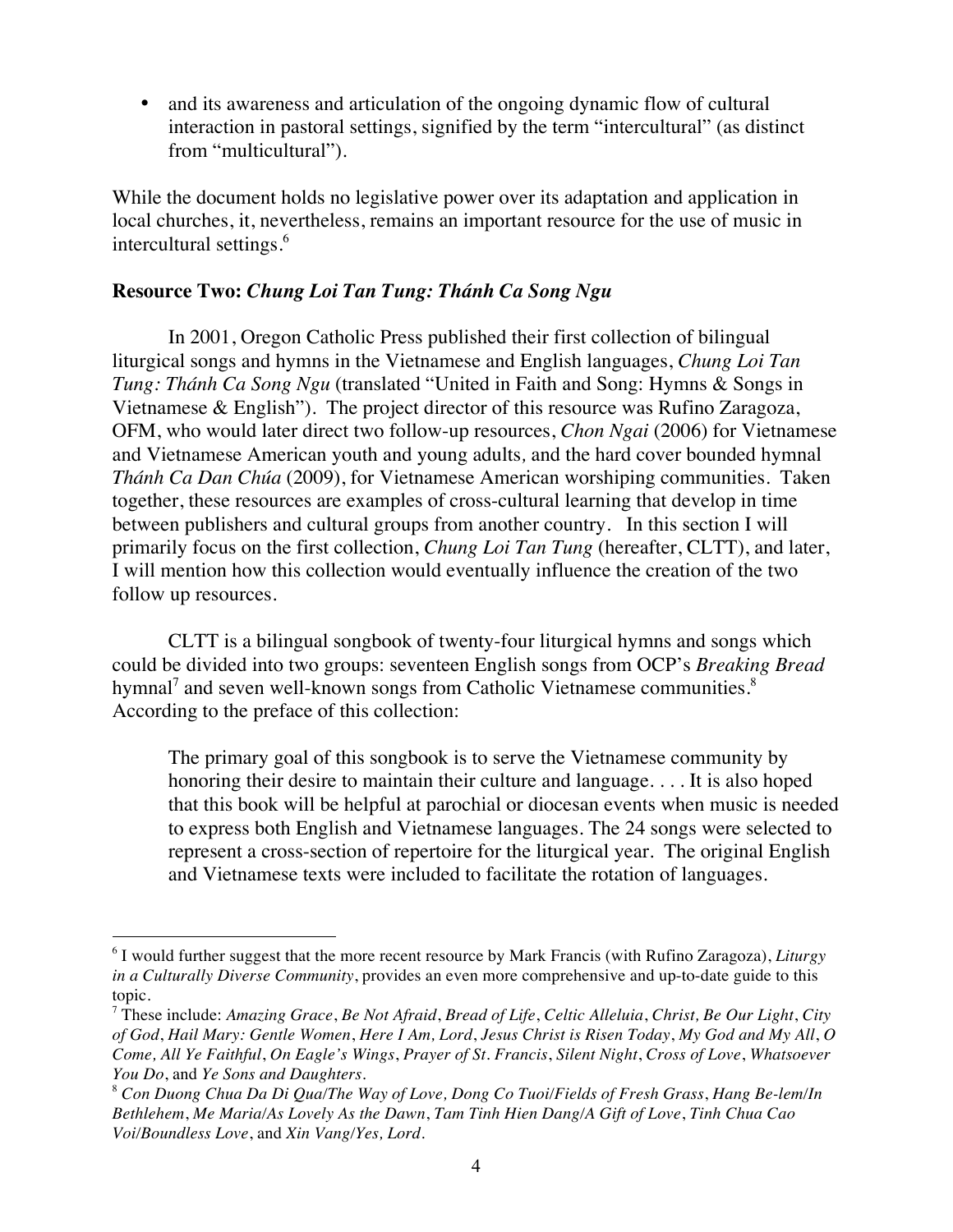The publication of CLTT was preceded by a long process of various stages that formally began in 1998 when Zaragoza, a Franciscan brother from the California province of the Order of Friars Minor, proposed to Paulette McCoy, editorial director of OCP, that a bilingual collection of Vietnamese and English songs would be beneficial to the growing Vietnamese worshiping communities in the United States. With approval, Zaragoza set out to pursue this project, but there was no specific budget or blueprint of how and where to begin. Having already been in contact with several Vietnamese communities, leaders, and musicians throughout the San Francisco Bay Area, Zaragoza began to solicit their opinions of the most popular liturgical songs. From his collected list, he, along with his network of leaders and OCP editors, divided the songs into three editorial categories: (1) English language songs that were already translated in Vietnamese (e.g., *Here I am Lord*, *On Eagle's Wings*, *I Am the Bread of Life*, etc.); (2) Vietnamese songs (from Vietnam) that needed English transliterations (e.g., *The Way of Love, As Lovely as the Dawn*, *Boundless Love*, etc.); and (3) additional English language songs that needed Vietnamese transliterations (e.g., *Hail Mary, Gentle Woman*, *Jesus Christ is Risen Today*, etc.).

The gathering of the second set of songs (Vietnamese songs that needed English transliterations) proved to be the most difficult and time-consuming challenge due to the need of acquiring contracts (or some form of written formal agreements) from the composers. As Zaragoza shared:

First of all, in the relationship between an ethnic group and a publisher, usually the publisher has no idea what's going on because they do not have any cultural link. The very fact [was] that the Vietnamese were [already] taking OCP's copyrighted songs, translating these songs [themselves], and distributing these songs among themselves. OCP was completely ignorant of that for years. This is a culture that did not have any concept of copyright. And in many cases these songs were being passed around without a copyright in mind. So no one even knew [that these songs had] copyrights, let alone the composer's name.<sup>9</sup>

Under the insistence of John Limb, the publisher of OCP, no Vietnamese song was to be published without a written contractual agreement from the composer. According to Zaragoza, this was quite a different approach than other hymnal projects (e.g., a "global music hymnal") by other publishers in which various songs by unknown composers were published without any written consent and/or contract from those composers. Often, in these cases, such songs were simply labeled as "Traditional." Drawing from his growing list of Vietnamese American song leaders in San Jose, CA, Orange County, CA, and Dallas, TX, Zaragoza eventually contacted each of the Vietnamese composers through

<sup>&</sup>lt;sup>9</sup> From an interview conducted on April 29, 2013. Zaragoza later shared: "[The Vietnamese composers were] coming from a culture that did not have a Catholic publishing house. So how would they know where to go to, since they did not know that one existed? In Vietnam, composers create and publish their own little booklet or hymnal and distribute it themselves, as there is no national publishing house like GIA or OCP."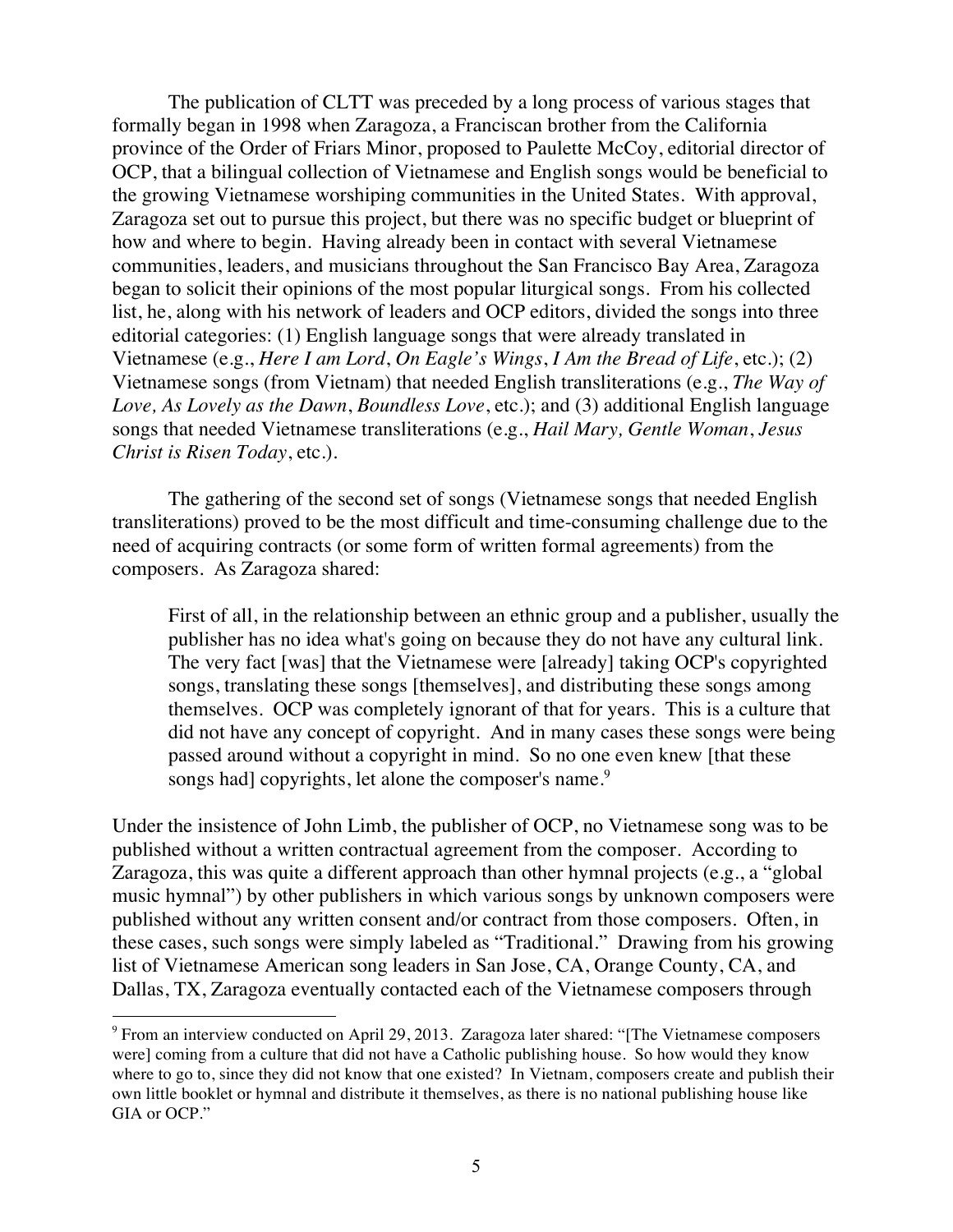telephone calls, faxes, and emails – at that time, email was relatively a new form of mass communication in Vietnam – and obtained the appropriate letters of consent.

The third set of songs (English language songs that needed Vietnamese transliterations) proved to be a learning process as well. One of the criteria for the selection of the twenty-four songs was how adequate the set of songs provided music for each of the liturgical seasons, as well as for other liturgical celebrations and devotions. To this end, Zaragoza and the OCP editorial team wanted to add other songs and hymns that were not included within the first two sets: e.g., a hymn for the Easter season, such as *Jesus Christ is Risen Today.* When searching for a second Marian hymn, one of the OCP editors suggested the company's most popular Marian song, *Hail Mary, Gentle Woman* by Carey Landry. But while this fulfilled a liturgical and/or devotional need, this criterion alone did not guarantee that the songs would become popularly sung among the Vietnamese themselves; over a period of several years after the publication of CLTT, Zaragoza discovered that Vietnamese American communities were not singing the songs from the third list. As he shared:

What I know now [is that] I would have done [things] differently: I should have had a focus group of Vietnamese [consultors]. I wasn't consistent with the process. [During the first stage of this process] I approached the Vietnamese very well and I listened to them, and then I studied and I collected the translations from Orange County, San Jose, and things I picked up in the web from Texas, and Oakland . . . but I was not consistent the whole way. . . . My mistake was I should've *gone back* to the Vietnamese community and said, "Do you like these songs [e.g., *Hail Mary, Gentle Woman*]? Would you sing it?" They would have said, "No." Instead, we [OCP] wasted all kinds of time. I got commissions to pay someone to do these translations, etc. I have never heard once any Vietnamese community sing this song bilingually!

Despite these setbacks and learning curves, OCP was able to publish the first bilingual songbook in Vietnamese and English for the U.S. Catholic Church. Naturally, the process that was involved during the creation of the follow-up collections, *Chon Ngai* (hereafter, CN)*,* and the hymnal *Thánh Ca Dan Chúa* (hereafter, TCDC)*,* was a vast improvement from the first attempt. For example, in 2001, after the publication of the CLTT in January, Zaragoza, along with John Limb, made his first trip to Vietnam to meet the composers in person and to present to them the completed songbook. Between his first visit and the release of CN in 2006, Zaragoza regularly visited Vietnam and slowly established a network of advisors and consultants both in Vietnam and in the U.S. This included three consultative groups in the United States from three geographical locations: Orange County, San Jose, and Dallas. In the ensuing years, leading up to the publication of the third resource, TCDC, Zaragoza regularly invited these groups to offer feedback throughout the entire process of hymn selections, publication, and distribution. Today, Zaragoza spends, on average, six months a year in Vietnam, continuing his fieldwork and developing Vietnamese musical resources for OCP.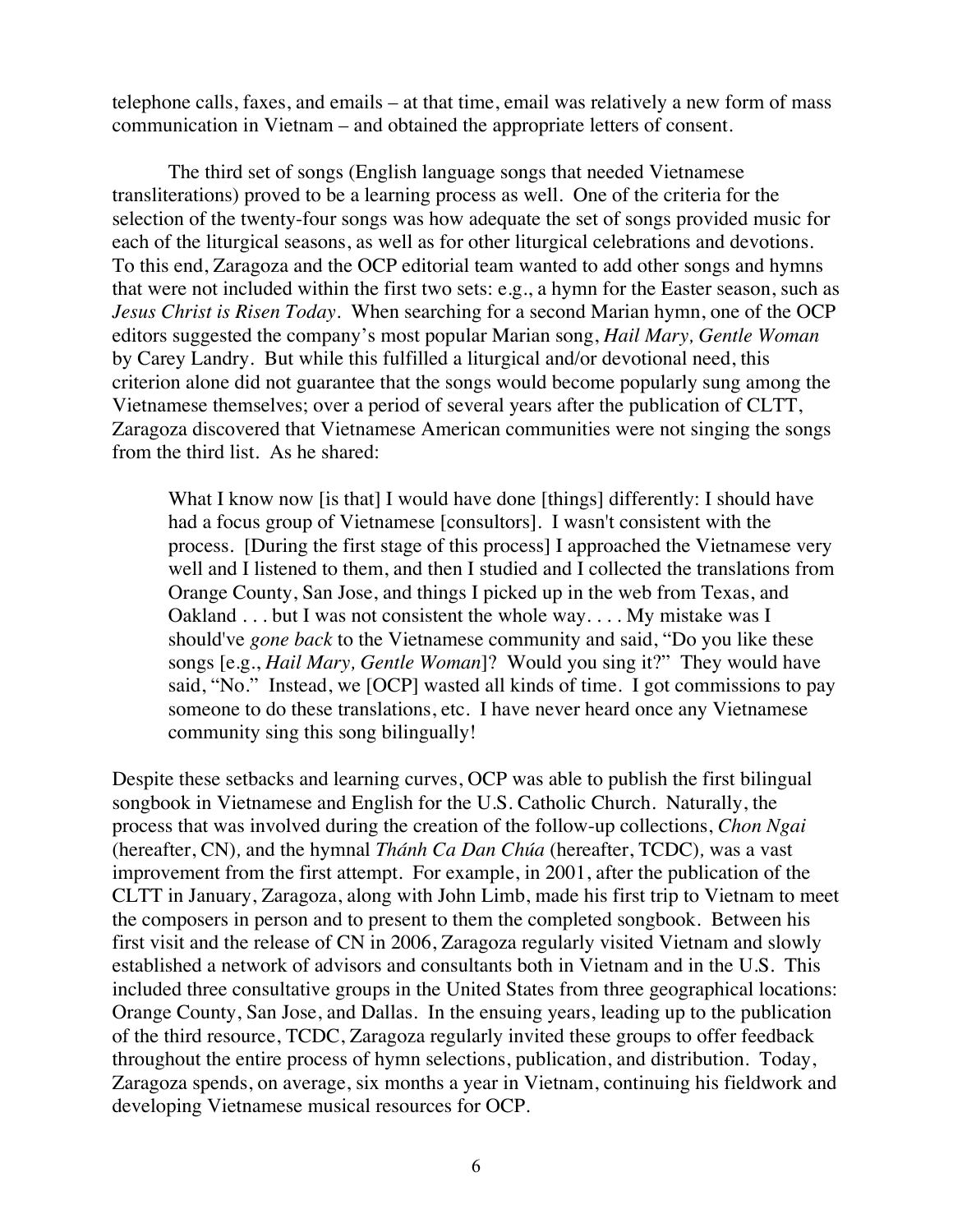#### **Resource Three:** *That All May Be One in Christ*

A third resource to consider is my hymn, *That All May Be One In Christ,<sup>10</sup>* as it emphasizes the perspective of a liturgical composer during the creation of an intercultural hymn. *That All May Be One in Christ* was written in celebration of the 2008 Centenary of the Week of Prayer for Christian Unity, an international Christian ecumenical observance that was created by the Greymoor Franciscan Friars and that occurs each year from January 18 – 25. In celebration of the centenary, the Friars and the National Association of Pastoral Musicians (NPM) created a hymn competition for the NPM National Convention in 2007. This hymn became the winning entry.

Sensitive to the ecumenical context from which this hymn would be used, I focused on a theological theme that many Christian traditions share: the Trinitarian formula. To this end, I wanted to have the verses focus on the Christian Triune God, while the refrain accentuated the unity of Eucharistic celebrations. However, because the official teaching of the Roman Catholic Church does not allow for non-Catholics to receive communion, I found myself in a dilemma. To this end, the text to the refrain became intercessory in form:

O God, make us one as we come to your table, One in Spirit and in Truth. Now you have given us bread for the world, That all may be one in Christ and all may be one in you.

An equally important concern was to have this piece composed with Spanish and Vietnamese languages in order to address the multicultural context in the United States. In times past (as continues to be the practice), there was a more popular practice for English speaking liturgical composers to *first* compose the music and text, *and afterwards* ask specific ethnic-cultural representatives to *transliterate* what had already been set in stone. My critique of this process was that the poetic expression and meaning of the text, as well as the musical elements, were already implanted within a particular Western paradigm. As a result, those who were given the task of transcribing the English text (which equally affected the music) had to express the meaning of the English text while, at the same time, hold true to their own cultural heritage. $^{11}$ 

With this in mind, I intentionally avoided a process of textual transcriptions for the verses of this hymn. I invited Rodolfo López of Oregon Catholic Press (representing the Hispanic communities) and Nguyen Dinh Dien (representing the Vietnamese communities) to each compose three verses that were Trinitarian in theme: that is, the first verse would correspond to some aspect of God, the second to Jesus Christ, and the

<sup>&</sup>lt;sup>10</sup> Composed by Ricky Manalo, arranged by Gerard Chiusano, with Spanish verses by Rodolfo López and Vietnamese verses by Nguyen Dinh Dien.

 $<sup>11</sup>$  The inspiration for this insight developed after a conversation I had with the OCP composer, Estela</sup> García-López.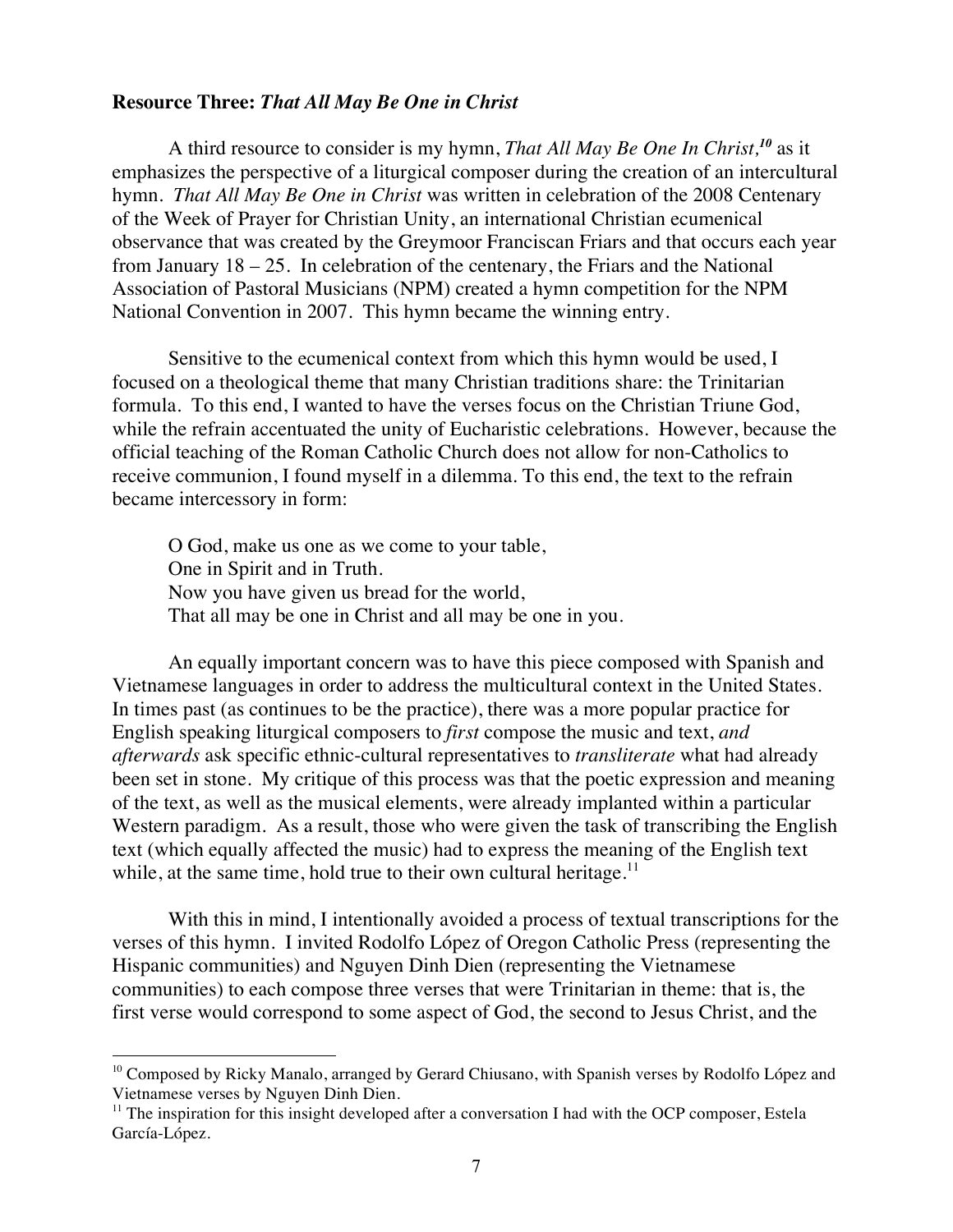third to the Holy Spirit. Further, neither Rodolfo nor Dien previewed my own verses until they had completed their own set of verses and expressed their own envisioning of the Trinitarian formula*.* From the beginning, then, there was the intention of having nine verses all together— three in English, three in Spanish, and three in Vietnamese —rather than three verses in English followed by six transliterations of those English verses.

The result of this process led to nine verses which demonstrated a variety of images of God, images of Jesus Christ, and images of the Holy Spirit. For example, taken all together as one piece and based on the result of this compositional process, God is expressed as Eternal Father, Caller of All Nations, and as the One who welcomes all peoples into His home. Christ is seen as the Only Son, the Bread of Life, and the Paschal Lamb. And the Holy Spirit is seen as the "Love-Fire", the Healer of Divisions, and as Celestial Wisdom.

On the other hand, I initially requested that the other two composers transliterate the English refrain in order to maintain a more pronounced form of unity in the text. But even here, the transliteration of the refrain offered by Dien contained different interpretive nuances due to the need to remain faithful to the tonal accents of the Vietnamese language. Compare the following Vietnamese refrain to my English version (above):

Sharing one Bread, having one faith, We beseech you, O God, to grant us your peace. You have given us Bread of Life That we all may be one in Jesus, who is love, That we all may be one with you.

 $\overline{a}$ 

I call this form of music "intercultural liturgical music," as a further distinction from "multicultural liturgical music." While the term "multicultural liturgical music " etymologically considers *the number* of socio-cultural groups (i.e, "more than one culture"), "intercultural liturgical music" considers more intentionally and more in depth the inter-dynamics that transpire between and among the various cultural representatives who contribute to the musical ritual enactments of a liturgical event. This may include the musical, linguistic, and textual patterns and other cultural expressions that may emerge during the composing and ritual performances of these songs. Both terms, multicultural and intercultural, continue to be used today when speaking about liturgy and each term may assume some degree of crossover meaning from the other term: i.e., multicultural liturgical music implies elements of dynamic interculturality, while intercultural liturgical music assumes the dynamic interplay between a number of cultural representations. <sup>12</sup>

<sup>&</sup>lt;sup>12</sup> Previous to the composing of *That All May Be One In Christ*, I had composed an ostinato setting of the *Veni, Sancti Spiritus* (*Come, O Spirit of* God: OCP, 2000/2004) that simultaneously interweaved five languages (English, Filipino, Latin, Spanish, and Vietnamese), each language with its own distinct melody. And more recently, I created a setting for multilingual intercessions for my *Mass of Spirit and*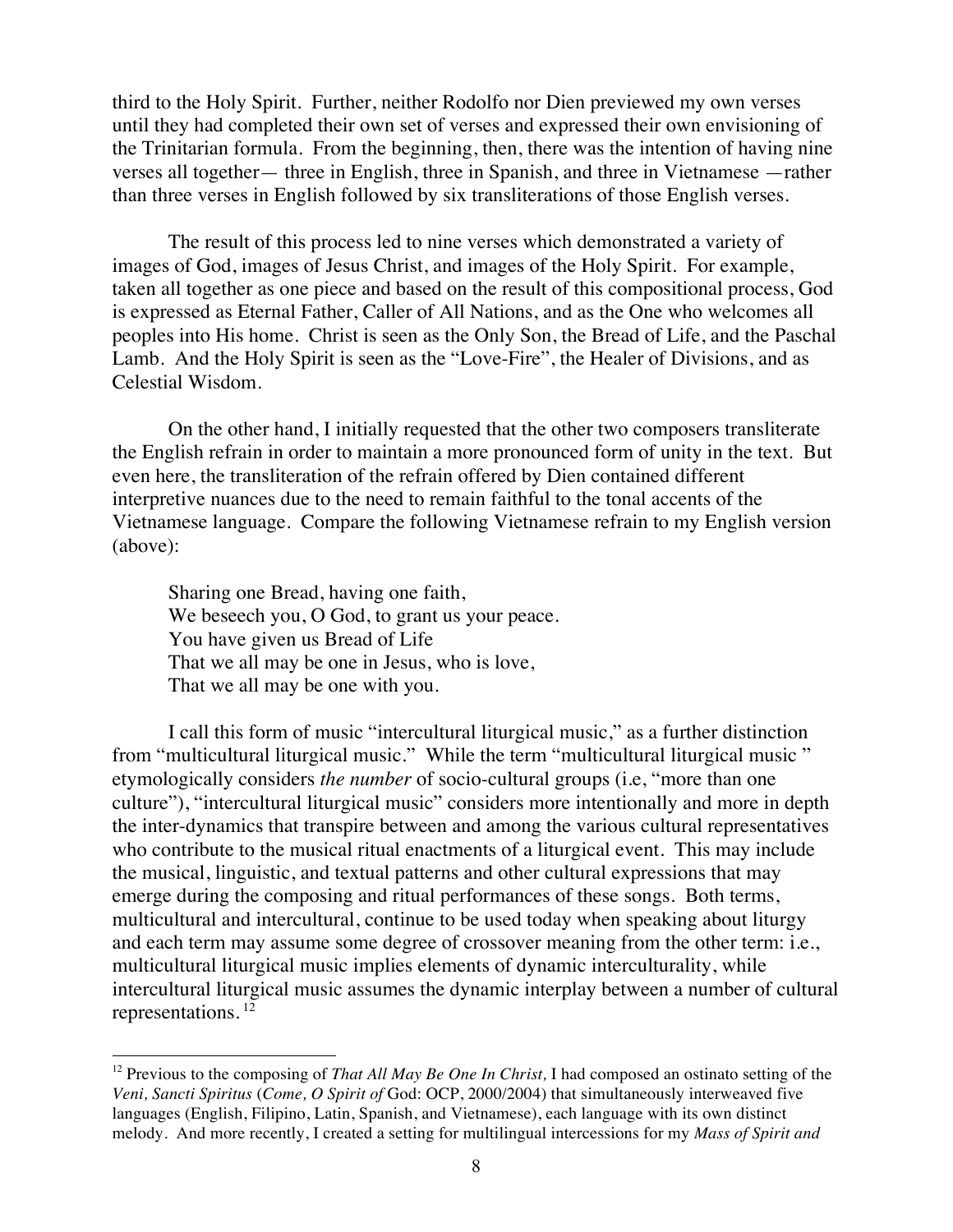## **Part Two: Seven Principles for the Development and Production of Musical Resources for Intercultural Worship**

The three resources that were investigated in Part One represented three locations within the Roman Catholic arena: the official, the publishing-editorial, and the musicalcompositional. To further nuance these distinctions, one might suggest a "top to bottom approach" (represented by the official document *Sing to the Lord*), a "bottom to top approach" (represented by Zaragoza's process of cultural immersion), and a "side to side approach" (represented by the collaborative efforts behind the hymn, *That All May Be One in Christ*). While all three locations exhibited varying degrees of all three approaches, my intention was to demonstrate that each project emphasized one approach over the others. Having presented the background of these resources for cultural diversity, I will now offer seven principles for leaders, publishers/project directors, and composers who may wish to include multicultural representation into future worship music projects.

#### *Principle One: Welcome Cultural Representatives Around the Table During All Stages*

As the November 2006 consultation meeting for the revision of *Music in Catholic Worship* proved, the initial stage of inviting consultants and dialogue partners around the table must be treated with great sensitivity. While the absence of an adequate number of Hispanic and Latino representatives became apparent during that meeting, invitation and outreach towards this cultural group afterwards remained problematic. For example, the generative discourse that emerged from the mostly European American group and "transferred over" to a marginalized group *after the first meeting* could be interpreted with caution and disempowerment from a cultural group who continues to undergo experiences of second-hand citizenship. Perhaps this could have been avoided if the members of the music subcommittee were themselves culturally diverse (representatives from the Hispanic or Latino communities), experts in cultural studies or, as others also pointed out, not limited to Euro-American males.<sup>13</sup>

Grace (OCP, 2011) in which a single melodic pattern of the assembly response, "Lord, hear our prayer," was set to thirty different languages. My choice of the thirty languages was the result of consultation process involving various cultural representatives, colleagues and composers. The languages include: Arabic, Cantonese, Celtic, Croatian, English, Filipino, French, German, Greek, Hawaiian, Hmong, Hungarian, Igbo, Indonesian, Italian, Japanese, Korean, Lao, Latin, Malayalam, Mandarin, Mohawk, Navajo, Ojibwa/e/y/Chippewa, Polish, Portuguese, Spanish, Swahili, Tongan, and Vietnamese. While this list is not exhaustive, the thirty languages represent the many ethnic cultural groups that presently mark the growing diversity of the Roman Catholic Church in the United States.

 $\overline{a}$ 

 $<sup>13</sup>$  During the consultation meeting, Mary Prete of World Library Publication shared with the larger group:</sup> "I want to say respectfully to all of you, I want to tell you a quick story. My grandmother, when she was teaching me how to cook, it was wonderful but it was so bland. And I would say, "Grandma, why aren't you using any garlic or thyme?" And she said, "Well, when I was growing up, garlic eaters were very bad people." And so I would say, with all great respect, gentlemen, that you need to have enough people on your board who know the different flavors and can appreciate the different styles from the different parts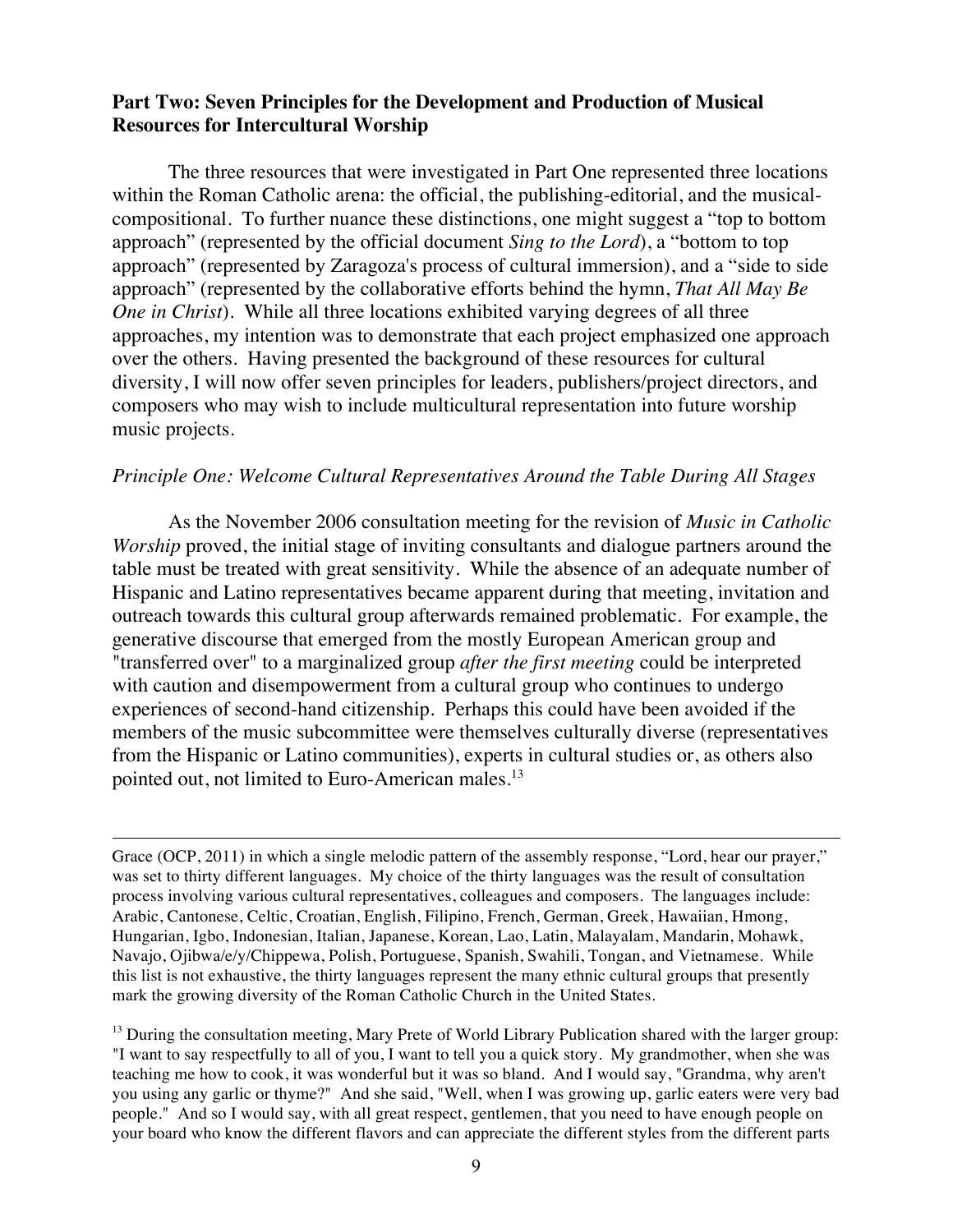### *Principle Two: Become Aware of the Dynamics of Power and Negotiations*

The dynamics of power is forever present throughout the development of intercultural resources. In the above examples, the leaders, publishers/project directors, and composers promoted varying degrees of control and direction; e.g., the USCCB and music subcommittee controlled the list of invited participants to their Chicago meeting; Zaragoza and the OCP editorial committee developed the list of twenty-four songs that were to be included in CLTT; and I provided the initial instructions and the melodic shape and harmony to the hymn *That All May Be One in Christ.* At the same time, these spaces for cultural production allowed room for the emergence of negotiated actions and responses from the part of the cultural representatives. A good example of this was Zaragoza's realization that the third set of hymns and songs (English language hymns that needed further Vietnamese transliterations), in the end, had no relevance to the worshiping life of the Vietnamese community, a realization that occurred after the publishing of CLTT. While the selection of those songs served a liturgical need, many Vietnamese communities chose to draw from their own set of songs from their own tradition during liturgical celebrations.

## *Principle Three: Processual Models Fare Better Than the Promotion of Fixed Agendas*

During the composing of the hymn, *That All May Be One in Christ*, the development of the final set of nine verses and the interpretive texts to the refrain was a continuous collaborative process. Likewise, the learning process that Zaragoza and OCP undertook in between the publications of their Vietnamese resources became a journey of discovery and a test of patience with themselves and with unforeseen divergences and paths. These illustrate that the creation of intercultural resources takes time and relies more on the development and nurturing of inter-relational ties and provisional agreements, rather than on prescriptive agendas. Agenda driven models (characteristic of many Roman Catholic strategic plans in North America that are formulated at official and parochial levels) stand the chance of becoming counter-productive when cultural sensibilities of relationality become ignored. Even then, the collective histories of marginalized groups who may continually maintain and experience painful memories of colonial dominating agendas, need to be taken into consideration during all steps of the process. This often implies patience from all participants and may lead to reconfigurations of the original vision and plan. It also implies a system of ongoing assessment, feedback and compromise from all sides.

## *Principle Four: Develop Intercultural Communication Skills*

 $\overline{a}$ 

It goes without saying that leaders, publishers/project directors, and composers of intercultural resources ought to become familiar with the cultural sensibilities of the

of the world. It concerns me. . . . So, when we put all of our hopes and dreams in your hands, we need a few more spoons in the pot. And possibly a woman or two." In *A Consultation*, 53.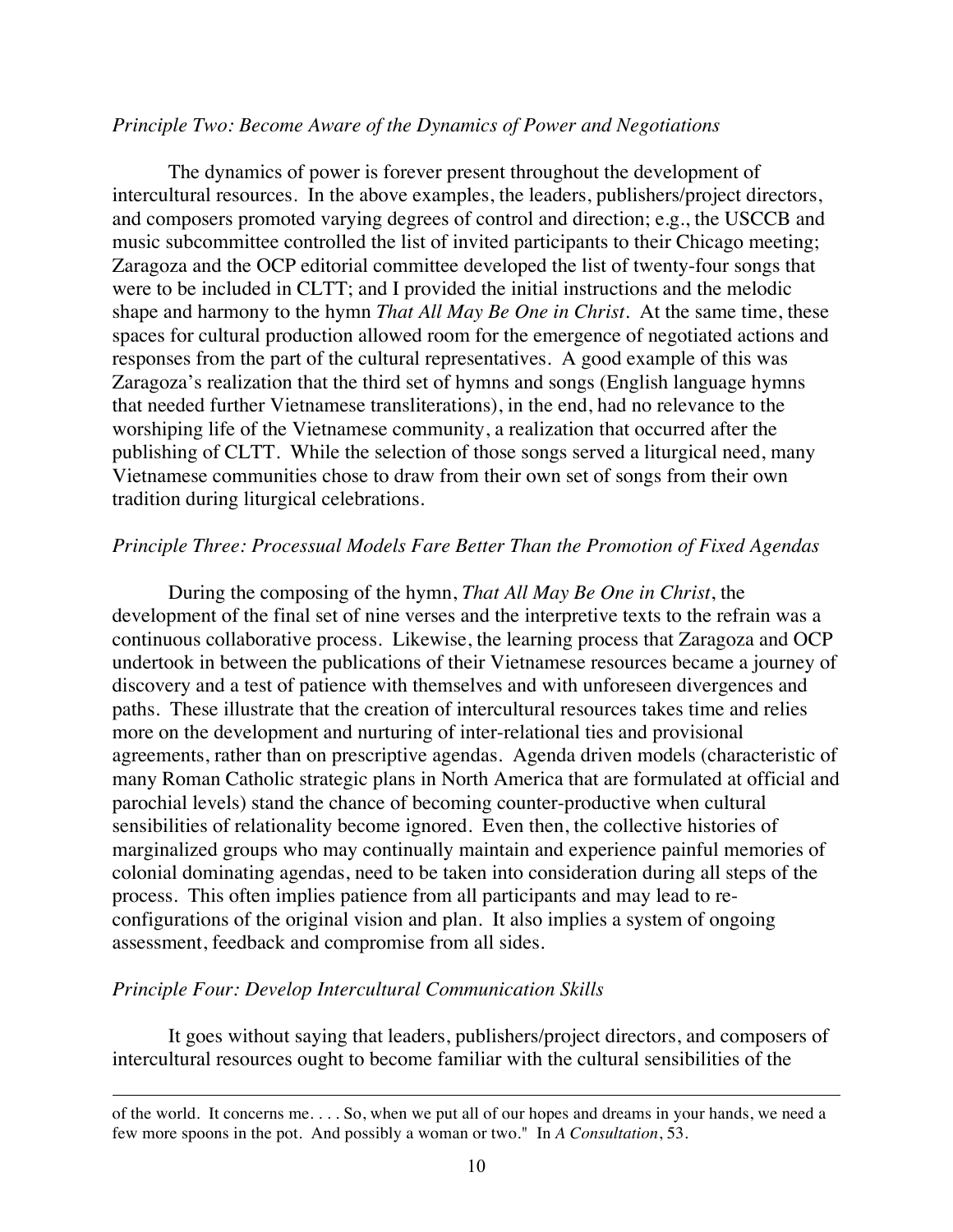groups with whom they wish to collaborate. Varying approaches to and degrees of cultural immersion could lead to the establishment of safe and trustful environments for dialogue. Tools from the social sciences may be useful, including the development of intercultural communication skills. Since the production of intercultural resources involves communication between all participants, the development of these skills could produce equitable and dialogical arenas that, in turn, could lead to the fulfillment of collective goals; conversely, becoming ignorant of varying linguistic patterns could lead to misunderstanding, hurt, and project setbacks. For example, when communicating, Europeans and Euro-Americans, in general, tend to draw conclusions more directly and straightforward than members of other ethnic groups. "The goal of this type of communication is the provision of manageable bits of data that can be digested quickly and can lead to a certain action or knowledge."14 Romance/Hispanic communication patterns, on the other hand, are usually characterized by a succession of points that are developed and related to the first point. After a succession of points, the conclusion is eventually made. This pattern "fosters connection and relationship between the interlocutors" in which contact with one another is more important than the content of the message.15 Thus, during consultative meetings, leaders, publishers/project directors, and composers could benefit from these skills and even consider modifying dialectical formats in order to meet and respect the conversational needs of the participants.

## *Principle Five: Learn About the Musical Heritage(s) of the Cultural Group(s) by Developing Participant Observation Skills*

Another helpful tool may be drawn from participant observation of the musical traditions of other cultural groups. To invite cultural representation into pre-conceived plans entails becoming a learner, first, before becoming teacher, promoter, or director. The work of Mary McGann testifies to this truism in her development of ethnographic skills for liturgical worship:

The purpose of liturgical ethnography is to open to new insight, to receive new paradigms, to make new connections, to welcome fresh deposits of spirit. Its goal is appreciation rather than critique, understanding rather than evaluation.<sup>16</sup>

Depending on the scope of the project, directors and leaders need not be engaged in longterm formal investigations and/or ethnographic studies of particular cultural groups (e.g., it would have taken me years to study the thirty cultural groups that contributed to my

<sup>&</sup>lt;sup>14</sup> Raúl Gómez, SDS, synthesizes a presentation on multicultural education by Marina Herrera in his "Preaching the Ritual Mass among Latinos" in *Preaching and Culture in Latino Congregations,* Kenneth Davis and Jorge Presmanes, eds. (Chicago: Liturgy Training Publications, 2000): 105. Herrera provides five diagrams that correlate with five ethnic cultural groups, illustrating how these groups draw conclusions: Euro-American, Romance/Hispanic, Slavic/Russian, Semitic/Middle Eastern, and Asian/Chinese.

 $15$  Gómez, 106.

<sup>16</sup> Mary E. McGann, *A Precious Fountain: Music in the Worship of an African American Catholic*  Community (Collegeville, MN: The Liturgical Press, 2004), xx.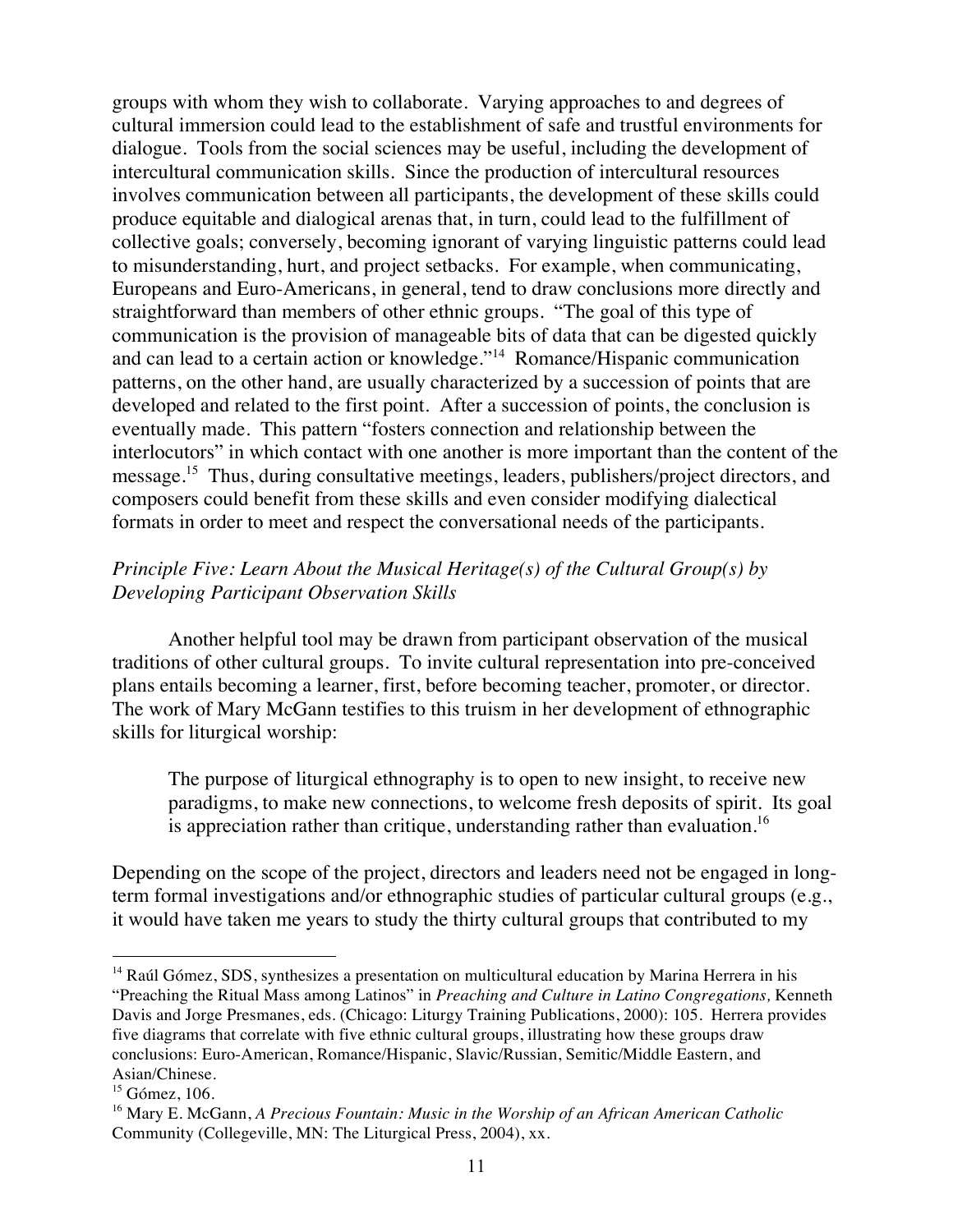multilingual intercessions). I am suggesting that insights may be gained from the field of liturgical ethnography, insights that could be useful during experiences of cultural immersion that lead to a better understanding and appreciation of other musical heritages. As McGann suggests, liturgical ethnography could lead to a "cultural-religious hermeneutic of the particular community . . . that 'speaks with' the community rather than 'for' them, allowing their interpretive discourse to have pride of place . . . [and] that facilitates understanding, dialogue, and mutuality across cultural boundaries, especially in cases of marginalization." 17

# *Principle Six: Establish a Working Guideline for Ethical and Moral Responsibility*

Because of the relational dynamics that emerge throughout intercultural processes, leaders, publishers/project directors, and composers ought to be attentive to the ethical and moral frameworks within which they operate. For example, ethnographers who engage in long-term fieldwork are often required to develop a guideline for human subjects protocol. This may include an articulation of research procedures, subject recruitment selections, relationship to subjects, risks and benefits, confidentiality and anonymity. While there exists distinctions between an ethnographic research project and the creation of musical resources for cultural diversity in worship contexts, leaders, publishers/project directors, and composers may still benefit from these types of guidelines. For example, in his book, *The Other Side of Middletown,* a work that investigates the life of an African American community in Muncie, Indiana, ethnographer(s) Luke Eric Lassiter et al. formulated "a code of ethics that would directly articulate their own set of research guidelines." These included:

- 1. Our primary responsibility is to the community consultants with whom we work.
- 2. We shall maintain academic integrity by creating faithful representations.
- 3. We shall establish good rapport with the community so that future collaborative studies can be undertaken. This project is not just about our book.

<sup>&</sup>lt;sup>17</sup> These points are taken from a lecture by Mary E. McGann, "Liturgical Ethnography: Building Bridges, *Healing Divisions,"* during *Societas Liturgica,* Dresden (August, 2005). In her presentation McGann summarized eight points: "*Liturgical Ethnography* [is] (1) the culmination of a long-term process of empirical research into the worship life of a particular community;[that is

culturally/religiously/denominationally situated]; (2) that is grounded in an interdisciplinary method, [including ethnographic models from disciplines such as anthropology and ethnomusicology]; (3) that engages a cross-disciplinary hermeneutic [that integrates ritual, musical, liturgical and theological interpretation]; and the cultural-religious hermeneutic of the particular community [e.g., a Black hermeneutic]; (4) that presents a narrative account, at once descriptive, reflective, and analytical; (5) that offers readers a sustained, appreciative, and nuanced portrayal of actual worship experience-in-context; (6) that 'speaks with' the community rather than 'for' them, allowing their interpretive discourse to have pride of place; (7) that facilitates understanding, dialogue, and mutuality across cultural boundaries, especially in cases of marginalization; (8) and, for liturgical scholars, facilitates dialogue between the embodied theology of a community's worship and the assumptions and claims of liturgical theology."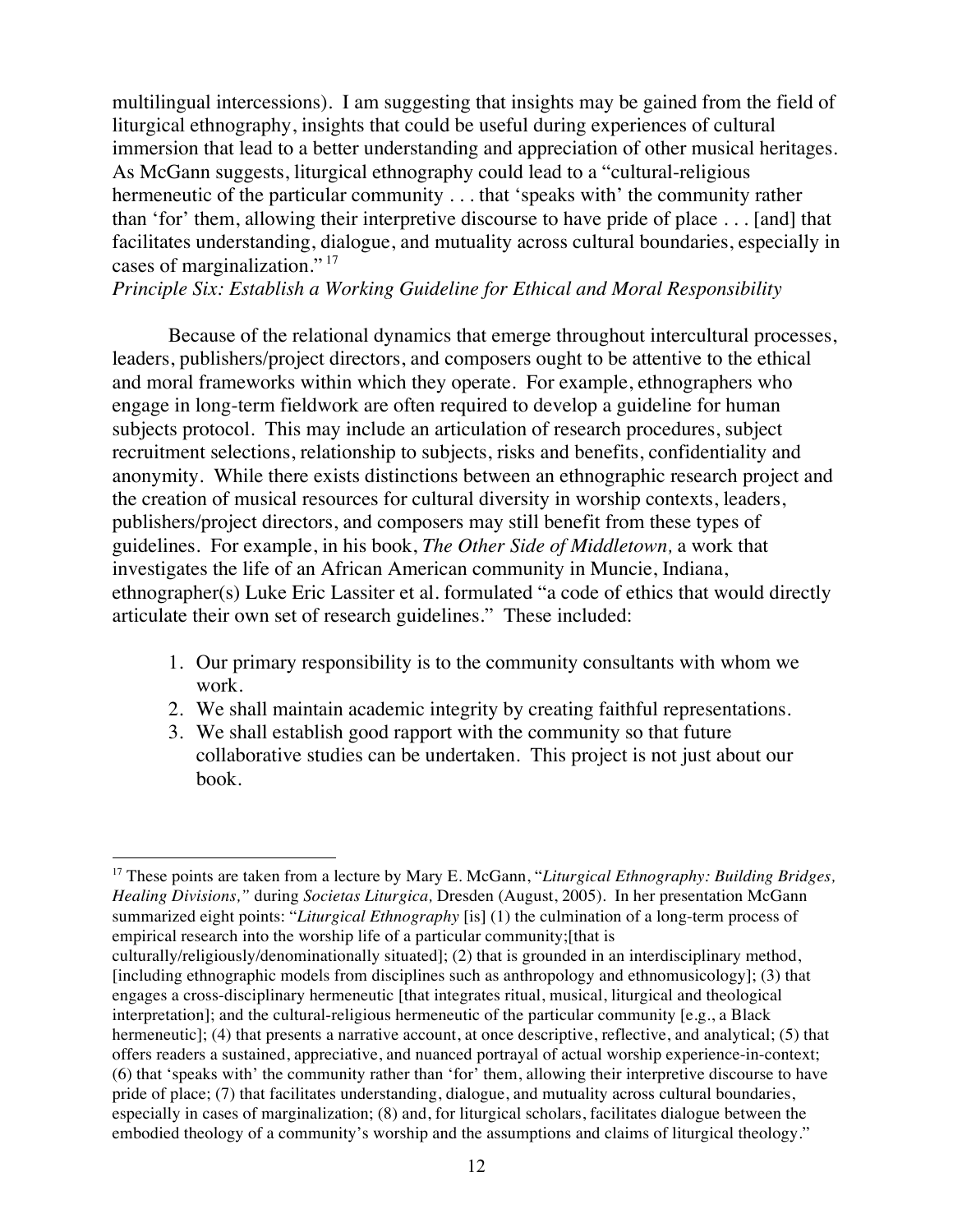- 4. All project participants should be aware of the study's products. Materials are only archived with the participants' consent. Participants have rights to have copies of their own interviews.
- 5. We shall willingly and openly communicate intentions, plans, goals, and collaborative processes of the projects.
- 6. We shall remain open to our consultants' experiences and perspectives, even when their views are different from ours.
- 7. We have a responsibility to the community, our respective disciplines, and our future audience to fulfill our commitment to finish what we have started: the book, *The Other Side of Middletown*. 18

The following questions may be applied when considering the development and production of intercultural music resources:

- 1. To what degree do project directors and leaders remain responsible to the cultural community/ies with whom they collaborate?
- 2. How accurate and appropriate is the musical heritage of the cultural group represented in the published or final form of the project?
- 3. By the end of the project, is there openness for future collaborations that moves beyond the original intention of the project? If not, why not?
- 4. Are all cultural representatives and participants aware of the scope of the project? Has there been consent by this community and are composers provided copies of their own (published) music?
- 5. Do project directors and leaders willingly and openly communicate the intentions, plans, goals, and collaborative processes of the project?
- 6. Do project directors and leaders respect the musical heritage(s) of the cultural group(s), even if the musical styles, textual expressions, and/or ritual performances of these groups may vary vastly from their own?
- 7. To what extent do project directors and leaders remain accountable to groups and/or other disciplines? For example, in the publishing of Roman Catholic worship resources, this may include accountabilities toward those who would use the resource(s), the traditions of the represented cultural communities, the artistic and ministerial integrities of the composers and other music makers, and the official teachings and documents of the church on liturgical celebrations.

# *Principle Seven: Always Give Back to the Cultural Group(s) the Fruits of Your Labor*

While this final principle was already mentioned above, I wish to place more emphasis here. In short, one should always give back the fruits of one's labor to the participating cultural group(s). The USCCB transcribed the dialogue that emerged from their consultation meeting and sent these transcriptions to all participants; Zaragoza

 $\overline{a}$ <sup>18</sup> Luke Eric Lassiter, *The Chicago Guide to Collaborative Ethnography* (Chicago: The University of Chicago Press, 2005), 82-83.